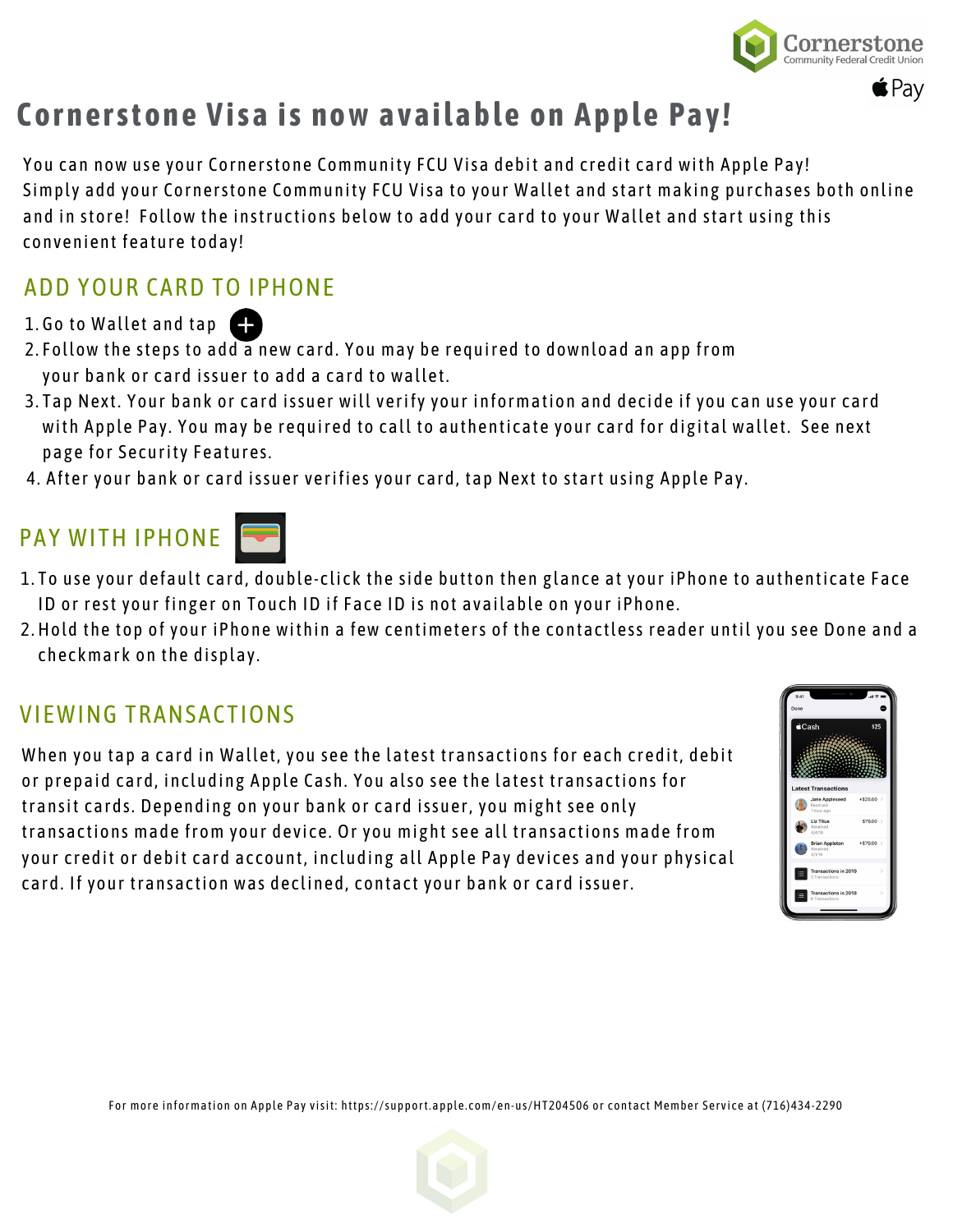## **Apple Pay Security Features:**



- You may be required to call to authenticate your card for digital wallet.
	- 1-844-646-5465 debit
	- $\circ$  1-844-646-5467 credit
- Every Apple Pay transaction on your iPhone, iPad, or Mac requires you to authenticate with Face ID, Touch ID, or your passcode.
- Your AppleWatch is protected bythe passcode that onlyyou know, and your passcode isrequired everytime you put on your AppleWatch orwhen you pay using Apple Pay.
- Your card number and identity aren'tsharedwith themerchant, and your actual card numbers aren't stored on your device or on Apple servers.
- When you payin stores, neither Apple noryour device sendsyour actual card numbersto merchants.
- When you paywithin apps and on theweb in Safari,3 themerchantwill onlyreceive information like name, email address, billing and shipping addressesthatyou authorize to share to fulfillyour order.
- Apple Pay retains anonymous transaction information such as approximate purchase amount. This information can't be tied back to you and never includes what you're buying.
- Appsthat use Apple Paymust have a privacy policythatyou can view,which governsthe use of your data.
- You can go to your Apple ID account page or use the Find My app on an iPhone or iPad to suspend or permanentlyremove the abilityto payfromthat devicewith Apple Pay. Your cardswill be suspended or removed from Apple Pay even if your device is offline and not connected to a cellular orWi-Fi network.

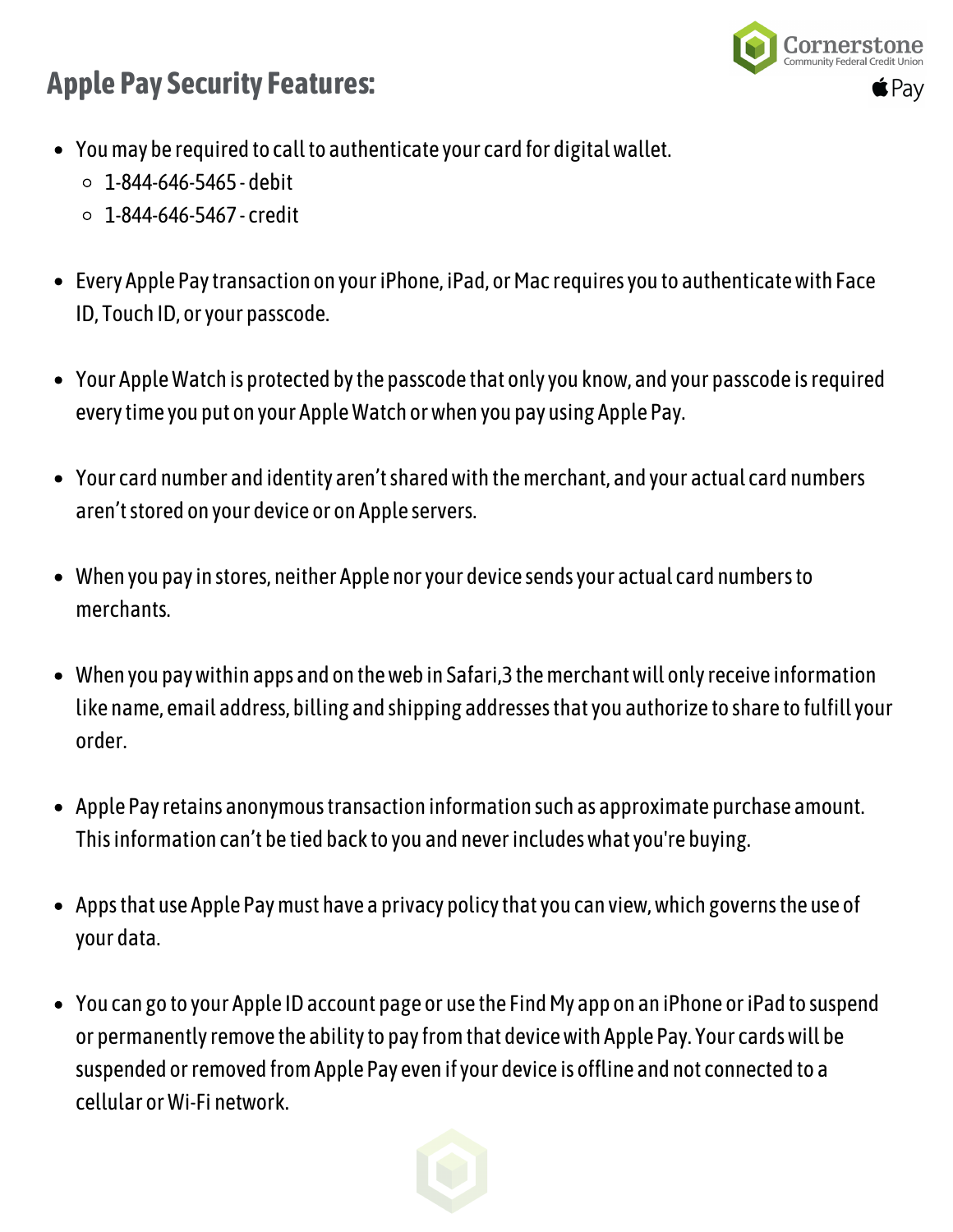

# **Cornerstone Visa is now available on Samsung Pay!**

You can now use your Cornerstone Community FCU Visa debit and credit card with Samsung Pay! Simply add your Cornerstone Community FCU Visa to your Wallet and start making purchases both online and in store! Follow the instructions below to add your card to your Wallet and start using this convenient feature today!

### ADD YOUR CARD TO SAMSUNG PHONE

- Navigate to and open Samsung Pay on your phone. 1.
- 2. Tap Menu in the top left corder, and then tap Cards.
- 3. Tap Add Card (blue +card icon) and then tap Add Credit/Debit Card.

4. Follow the on-screen instructions to register your card. When you add a card, you must agree to the card's terms and conditions. You may be required to call to authenticate your card for digital wallet. See next page for Security Features.

## PAY WITH SAMSUNG PHONE

- 1. Once you successfully open Samsung Pay Cash, it is automatically added to your Samsung Pay wallet on your device.
- 2. Hold the top of your Samsung phone within a few centimeters of the contactless reader until you see Done and a checkmark on the display.

### VIEWING TRANSACTIONS

On the Card details screen, you will see All Activity and Transaction tabs. All activity provides a 30-day view of activity, money added from a debit or credit card, bank transfers/direct deposit and purchase instructions. You can also tap "More Options" in the upper right corner, and tap Manage account. From the Manage account screen, tap Transactions and Statements.







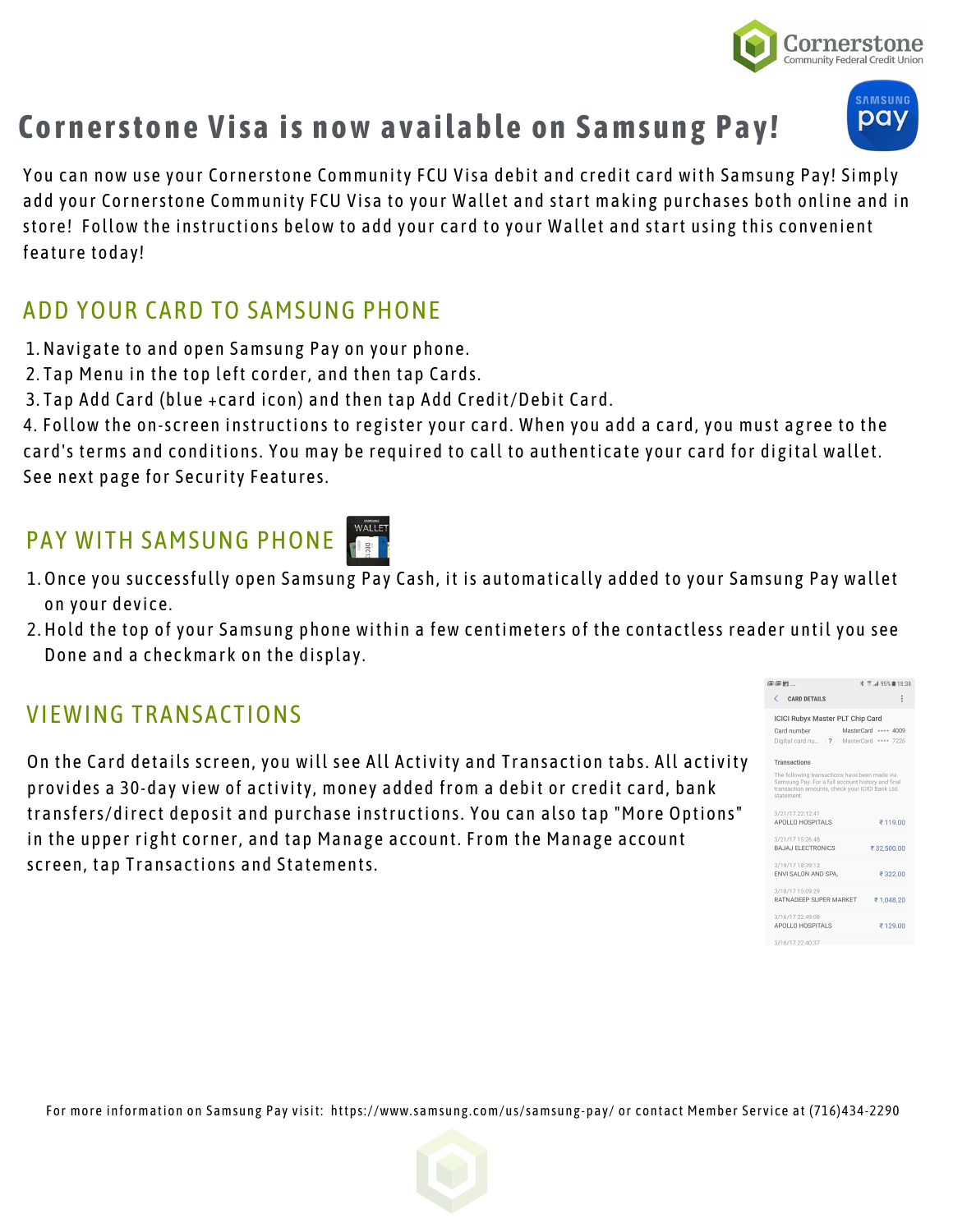



- You may be required to call to authenticate your card for digital wallet.
	- $0.1 844 646 5465 -$ debit
	- $0.1 844 646 5467 \text{credit}$
- Every transaction is authenticated by your fingerprint, PIN or facial recognition.
- Ifyour phone islost orstolen,you can remotelylock or erase your Samsung Pay accountwith Find My Mobile. \*\*It is necessary to activate Find My Mobile for this feature in advance.\*\*
- Tokenization creates a unique randomized set of numbersto be used at each newtransaction,so your real card number is never used from your phone.
- Pay confidently from your phone, knowing that the same fraud protection your bank gives your credit and debit card carries overto Samsung Pay.
- Samsung Knox technology constantly monitors your phone to keep your information safe. Your card information is encrypted in a separate and secure data vault at alltimes.
- Samsung Payis only available on newSamsung devices. Ifyour device is not compatiblewith Samsung Pay, please use Google Pay.

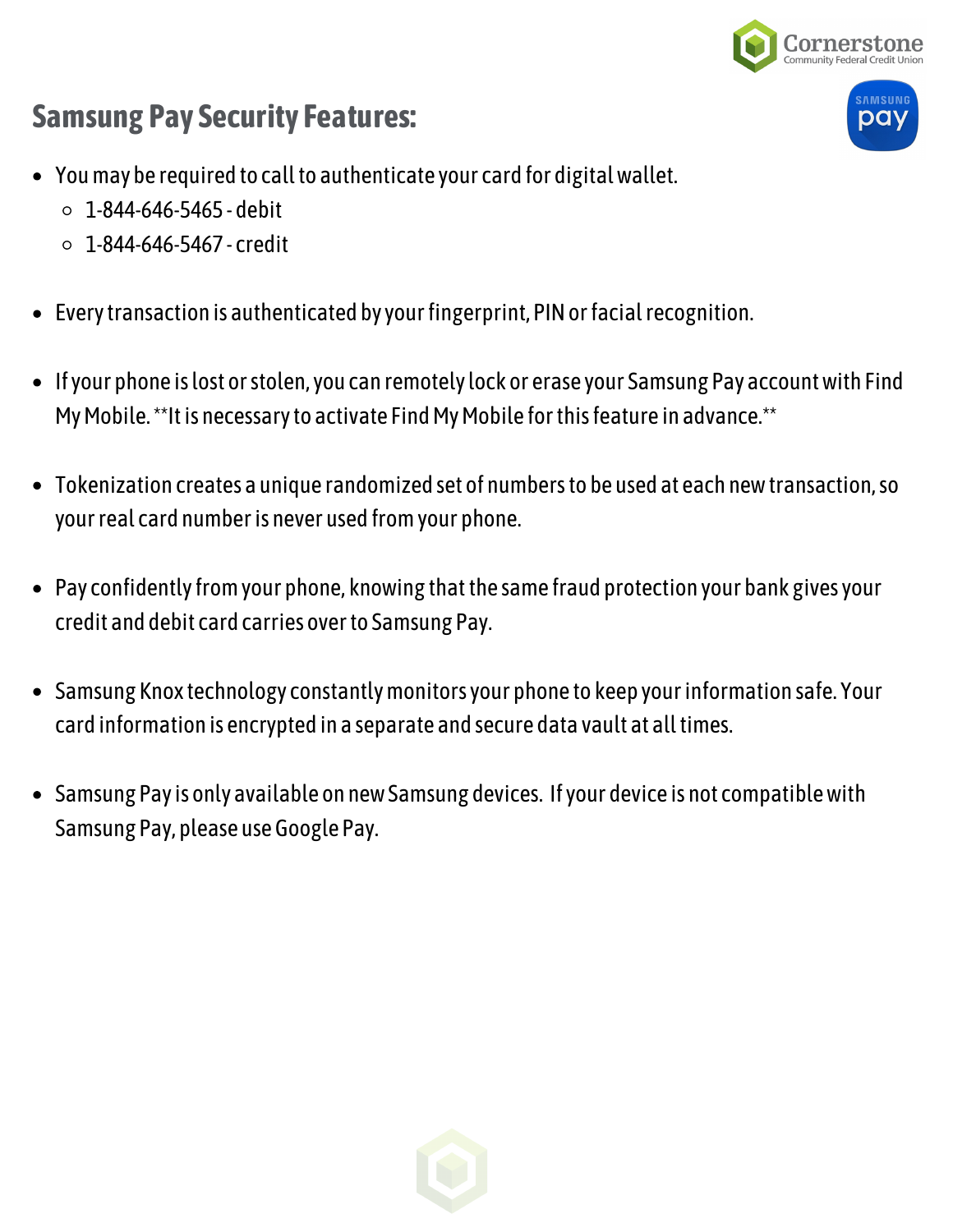

## **Cornerstone Visa is now available on Google Pay!**

You can now use your Cornerstone Community FCU Visa debit and credit card with Google Pay! Simply add your Cornerstone Community FCU Visa to your Wallet and start making purchases both online and in store! Follow the instructions below to add your card to your Wallet and start using this convenient feature today!

### ADD YOUR CARD TO GOOGLE PLAY

- 1. Download the app on Google Play or the App Store
- 2. Sign in to your Google Account and follow the instructions to add a payment method. You may be required to call to authenticate your card for digital wallet.

### PAY WITH GOOGLE PLAY

- Turn on your screen, and then unlock your phone. You do not need to open the Google Pay app. 1.
- 2. Hold the back of your phone close to the payment terminal for a few seconds.
- When you're done paying, a blue check mark will appear on the screen. 3.

\*\*NFC must be enabled under connected devices in the Google Pay settings for in store purchases.\*\* See next page for Security Features.

### VIEWING TRANSACTIONS

On the Card details screen, you will see All Activity and Transaction tabs. All activity provides a 30-day view of activity, money added from a debit or credit card, bank transfers/direct deposit and purchase instructions. You can also tap "More Options" in the upper right corner, and tap Manage account. From the Manage account screen, tap Transactions and Statements.

For more information on Google Pay visit: https://pay.google.com/about/learn/ or call Member Service at (716)434-2290